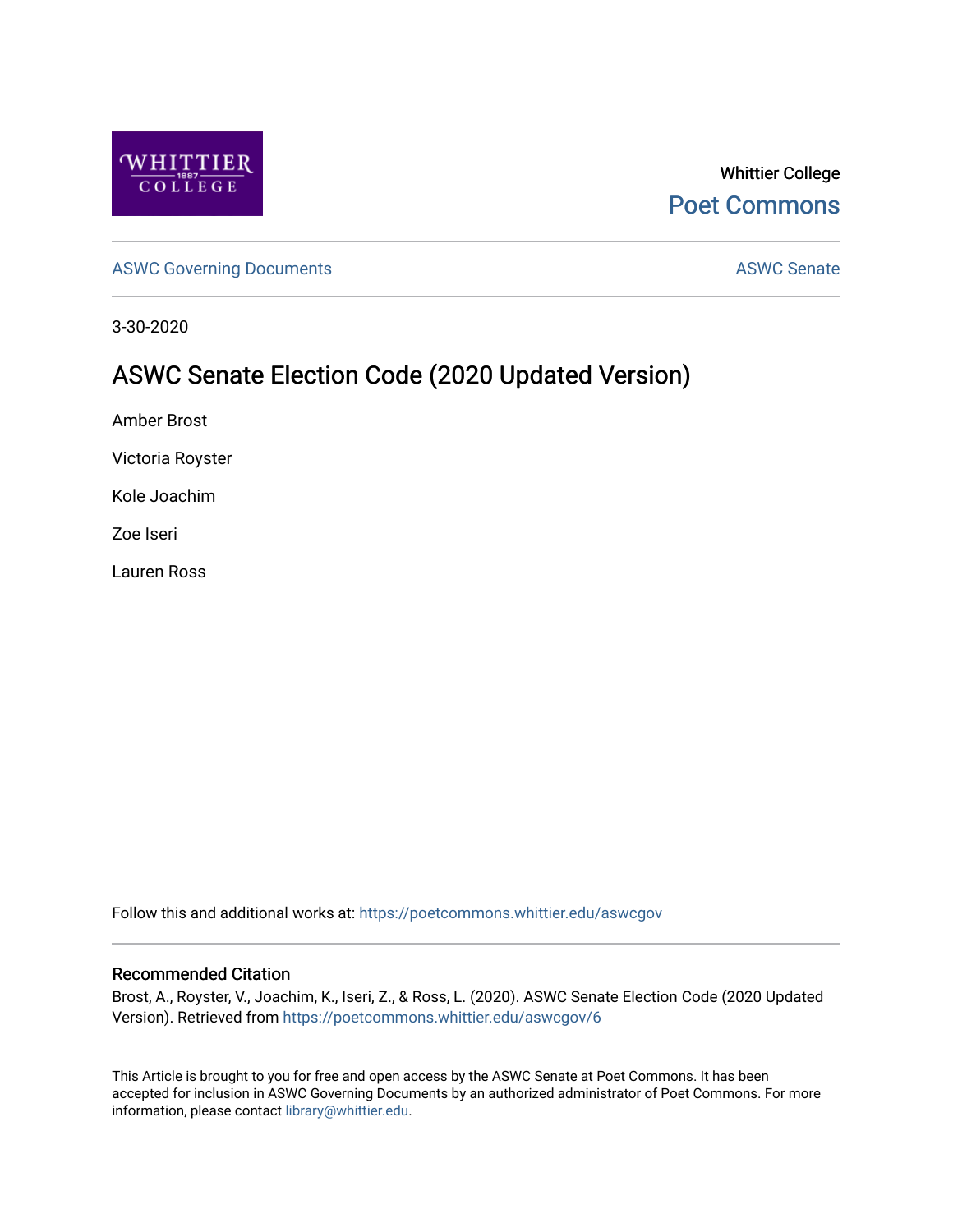# **ELECTION CODE OF THE ASSOCIATED STUDENTS OF WHITTIER COLLEGE**



Updated March 2020 Amber Brost, Tori Royster, Zoe Iseri, Kole Jochim, Lauren Ross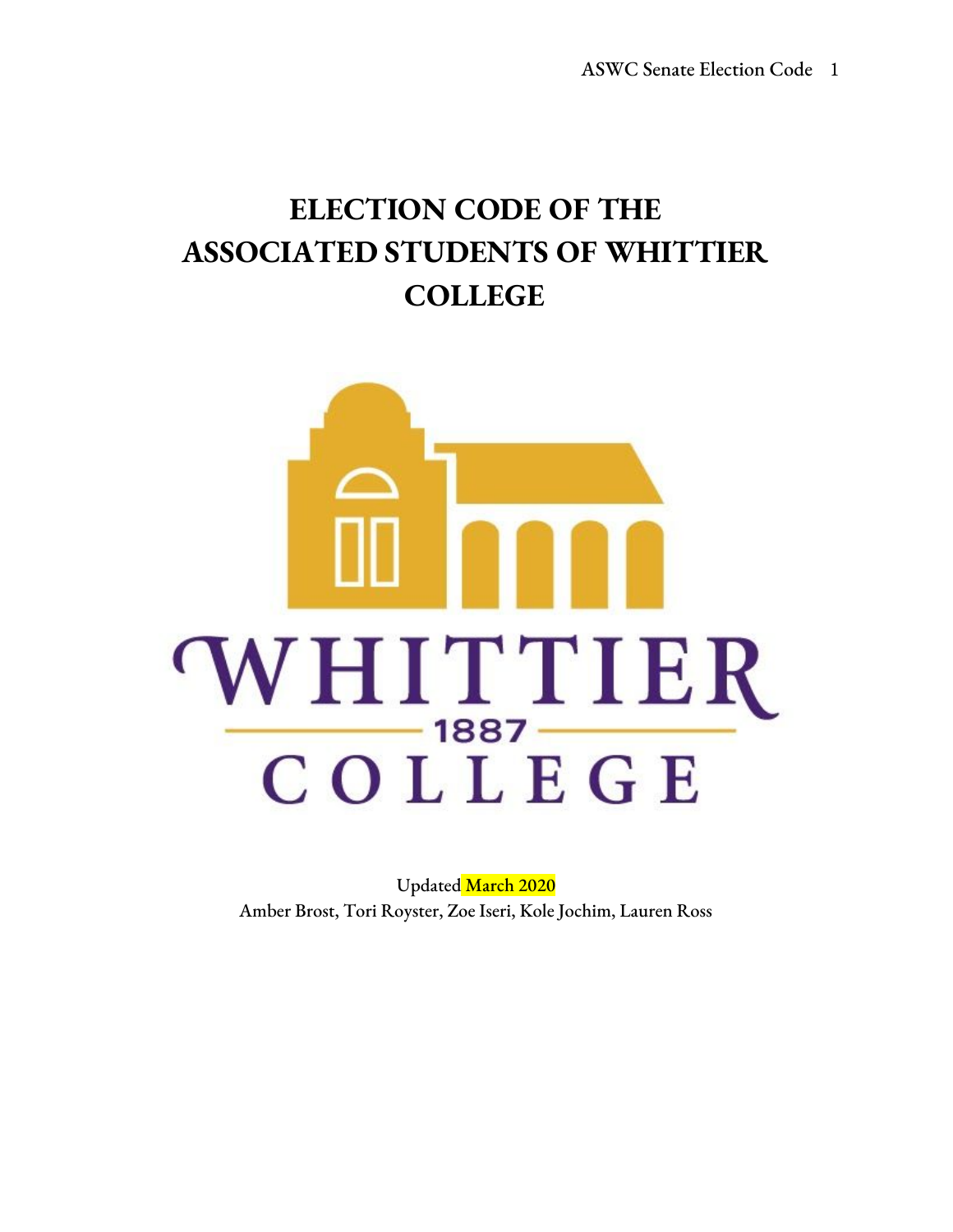### TABLE OF CONTENTS

- Article I: **Definitions**
- Article II: **Eligibility**
- Article III: **Campaign Duration**
- Article IV: **General Rules**
- Article V: **Finances**
- Article VI: **Campaigning**
- Article VII: **Penalties**
- Article VIII: **Write-In Candidates**
- Article IX: **Polling**
- Article X: **Counting the Votes**
- Article XI: **Run-Off Election**
- Article XII: **Posting the Results**
- Article XIII: **Recount**
- Article XIV: **Recall**
- Article XV : **Appeal Process**
- Article XVI: **Fall Election Positions**
- Article XVII: **Spring Election Positions**
- Article XVIII: **Special Circumstances**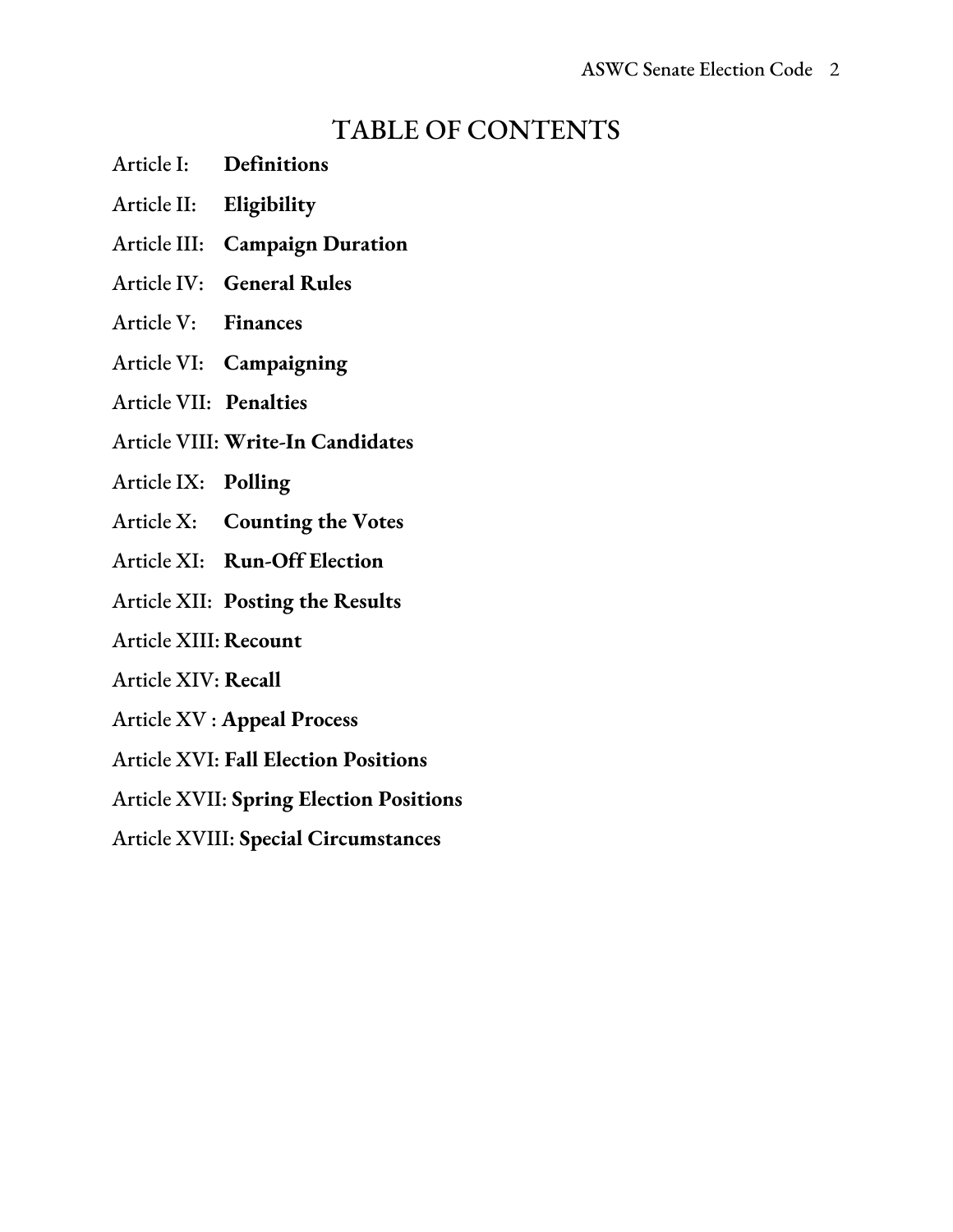# **ARTICLE I: Definitions**

- A. "Committee" shall refer to the Election Committee
- B. "Member" shall refer to a member of the Election Committee
- C. "Campaigning" shall be defined as any attempt to influence the preference of a voter for a candidate.

# **ARTICLE II: Eligibility**

- A. Candidates for offices must satisfy the eligibility conditions specified in Articles VIII and IX of the ASWC Constitution
- B. Before running in any ASWC election, the candidate must attend a meeting held by the Committee prior to campaigning. This meeting will inform the candidate about the rules and answer any questions the candidate might have.
- C. Candidates must submit an election petition to the Committee with a minimum number of 100 signatures of Whittier College students. Unsuccessful candidates for the offices of President, Vice-President, Campus Relations Director, or Secretary, who run for other offices in the same semester, are not required to obtain additional signatures.
	- a. A copy of the petition is provided by the Committee Chair.
	- b. Petitions must be submitted to the Committee or Committee Chair by the time published in the Elections Calendar.
	- c. If any school property is damaged by the candidates during their campaign, their school business account will be charged by Whittier College for the full amount of the damage. A contract will be signed between the ASWC, Whittier College and the candidate for office prior to submitting their application.
- D. The President, Vice President, Campus Relations Director, Secretary, and Treasurer shall be full time students with a cumulative GPA of at least 2.7 at the time of nomination.
	- a. All Senators shall be full-time students with at least a cumulative 2.5 grade point average (GPA) at the time of nomination.
- E. Treasurer elections shall adhere to the following guidelines:
	- a. The Elections Committee shall assume the responsibility of collecting applications from the ASWC for the ASWC Treasurer application. The following shall apply to the Treasurer application process: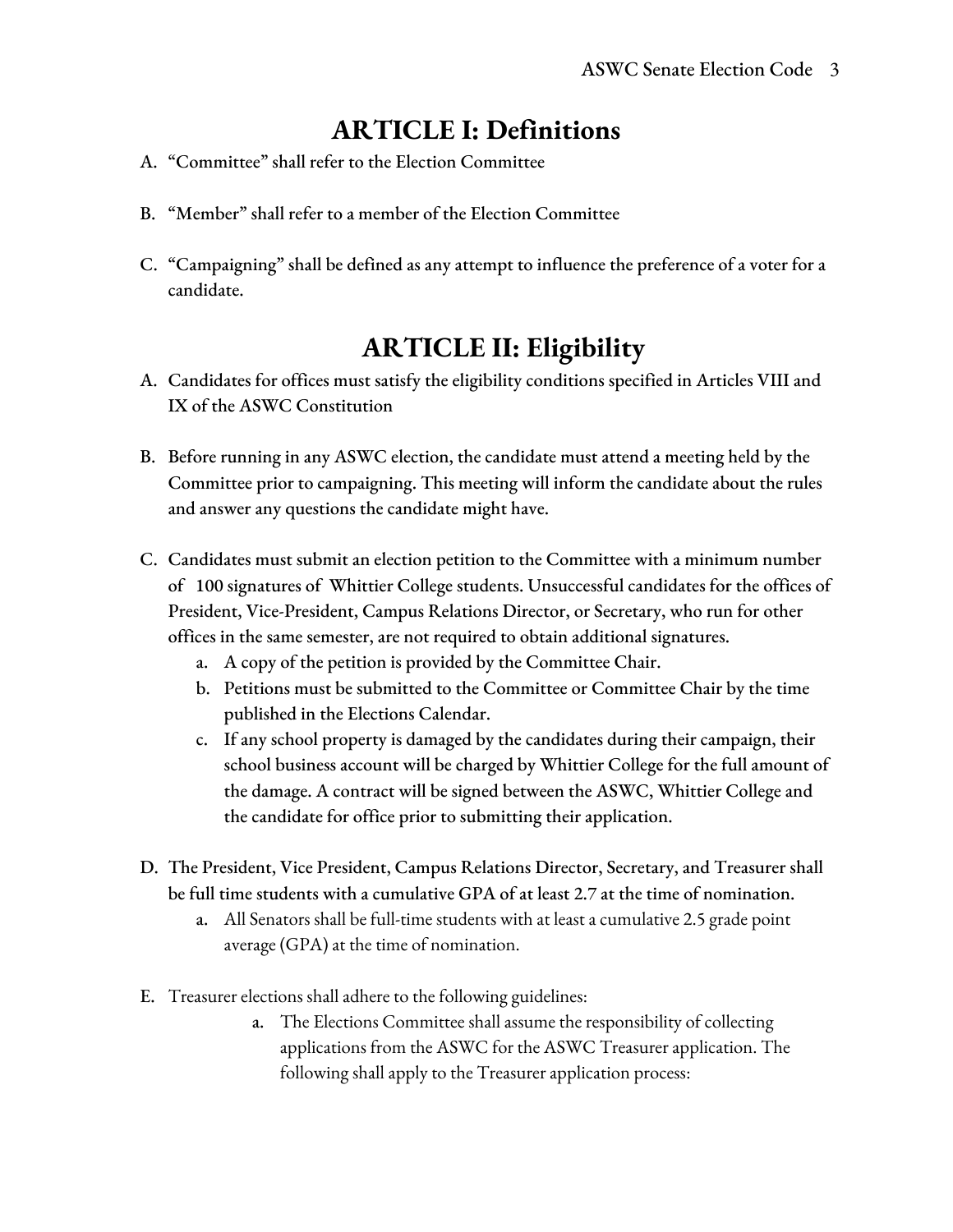- b. Applications must be open and distributed to all ASWC students prior to the General Election,
- c. Applications shall be due, at a minimum, two (2) weeks prior to the start of the General Election,
- d. An application shall consist of:
	- i. A résumé,
	- ii. A transcript,
	- iii. Completion of an online application packet,
- e. The Elections Committee shall review and nominate up to three (3) candidates for the position. The chosen candidates will be added to the General Election electronic voting document to be considered and voted upon by the ASWC;
	- i. All applicants must have completed at least one (1) semester of service in the ASWC Senate by the end of the semester in which they apply,
- f. A Treasurer must be selected prior to the conclusion of the academic year.

# **ARTICLE III: Campaign Duration**

- A. An Elections Calendar shall be established by the Committee
- B. Candidate campaigns will be held on a date pre-approved by the Elections Committee subsequent to the receival of Candidate packages and following a candidate information meeting being held. Active campaigning (talking to students, visiting residence halls, making speeches, etc.) will only be permitted between the hours of 9:00am and Midnight.

### **ARTICLE IV: General Rules**

- A. No ASWC Senate- funded office or supplies, machines, telephones, etc. may be used for campaign purposes; Candidates are allowed to use blue painter's tape as well as paper supplied by OSE.
- B. All campaign materials must be removed within 48 hours of completion of voting by the candidate.
- C. If a candidate enlists the help from fellow students, the candidate must take full and direct responsibility for any violation to the Elections Code. All candidates may enlist the aid of support in their campaign with an understanding that the candidates are to be held directly responsible for the actions of their campaign workers' conduct. All of the students that the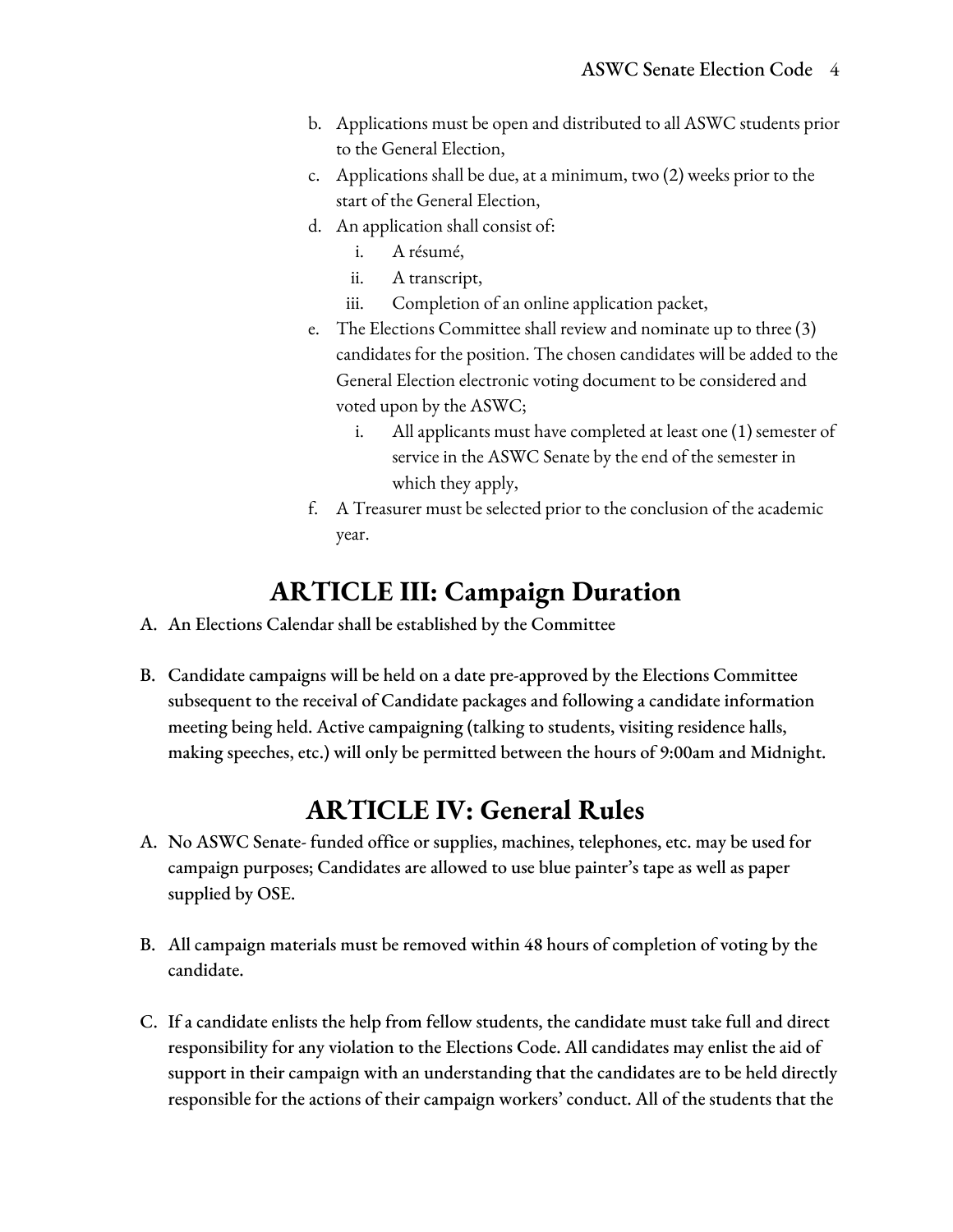candidate enlists to their campaign committee shall be named at the time signatures are given to the Elections Committee.

- D. Any candidate found by the Committee to be directly or indirectly responsible for destroying, defacing, moving, or removing posters or any campaign material without permission from the candidates owning the material, may be automatically disqualified and/or fined.
- E. Any candidate found by the Committee to be directly or indirectly responsible for willfully interfering in the campaigning of any other candidate will be subject to review, as deemed best by the current president, and disqualification by the Committee.
- F. The Committee reserves the right to create any other policies during the course of the elections, including campaigning, in order to ensure a fair election for all candidates.

### **ARTICLE V: Finances**

- A. The ASWC elections committee should have a designated account given \$300 per semester for the purpose of conducting elections.
- B. The ASWC Senate will reimburse each candidate up to ten dollars (\$10.00) as reimbursement for personal funds spent on campaign materials.
- C. Candidates may spend up to a total of eighty-five dollars (\$85.00) of their own personal funds on campaign materials, which shall not include the ten dollars (\$10) provided by the ASWC Senate (total expense shall not exceed ninety-five dollars (\$95.00)). Any contributions or undocumented expenses will be assessed by the Committee.
- D. All receipts must be turned in to the Committee prior to the beginning of the Polling Period.

# **ARTICLE VI: Campaigning**

- A. All campaigning must refrain from the following:
	- a. Profanity
	- b. Sexually explicit material
	- c. Degradation of a certain demographic
- B. KPOET, QCTV, and the QC may be used for campaigning except for a single campaign forum at which all candidates must be present.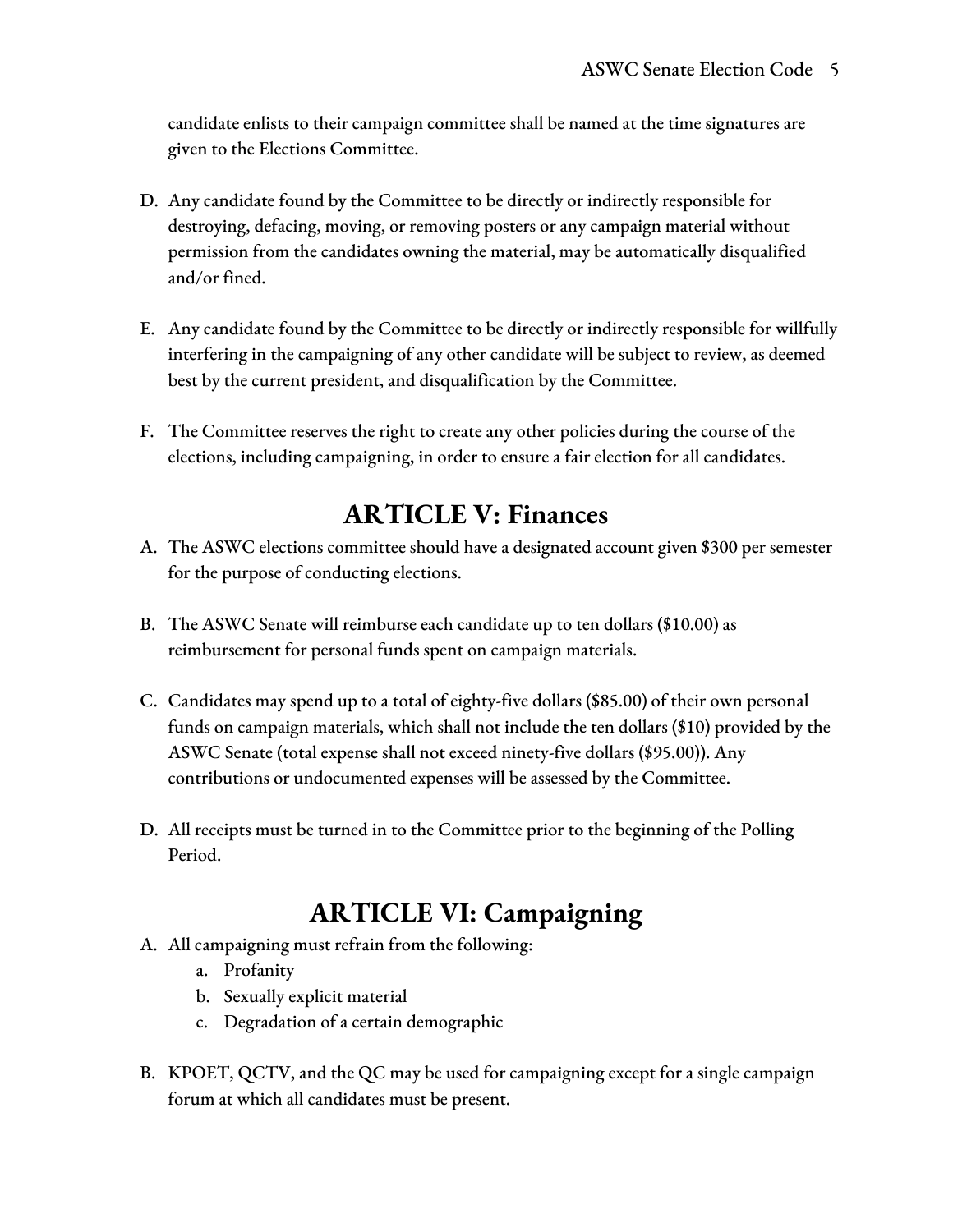- C. No campaigning will be permitted:
	- a. In a classroom when class is in session, with the exception of campaign materials worn by individuals which satisfies the limitations of Section D of this Article;
	- b. Within one hundred feet (100ft) of the polls on the day(s) of election (including campaign flyers, posters, etc., or physical campaigning by the candidates or their representatives)
	- c. No campaigning material may be placed:
		- i. In or on the Wardman Library;
		- ii. In or on the Faculty Center;
		- iii. In or on the Chapel;
		- iv. In or on Mendenhall Hall;
		- v. In or on the Graham Athletic Center;
		- vi. In or on the east windows of Hoover Hall; (these places are reserved by Senate)
		- vii. On Public Sidewalks;
		- viii. On other campus inanimate objects, such as lampposts or benches;
		- ix. In or on Faculty Master's Houses;
		- x. In or on Departmental Bulletin Boards;
		- xi. On top of other candidates' campaign material;
- D. Campaign Materials
	- a. All campaign materials and posting must adhere to College Policy as indicated in the Student Handbook, especially with regards to posting areas and content. Violating these policies will be a violation of the Elections Code and the Committee will take action against the candidate.
	- b. No campaign material may disrupt classes or other college functions.
	- c. No campaign material may be:
		- i. Nailed or placed on any trees or exteriors of buildings, including roofs;
		- ii. Placed in any location not safely accessible or where the person who places the material must climb;
		- iii. Placed where it conflicts with Senate publicity.
	- d. Campaign materials can be placed in the following places only with permission and compliance with student life policy:
		- i. In or on vehicles only with permission of the owner;
		- ii. On residents' doors only with permission of the resident;
		- iii. In or on other locations in the residence halls only with the permission of the Assistant Director;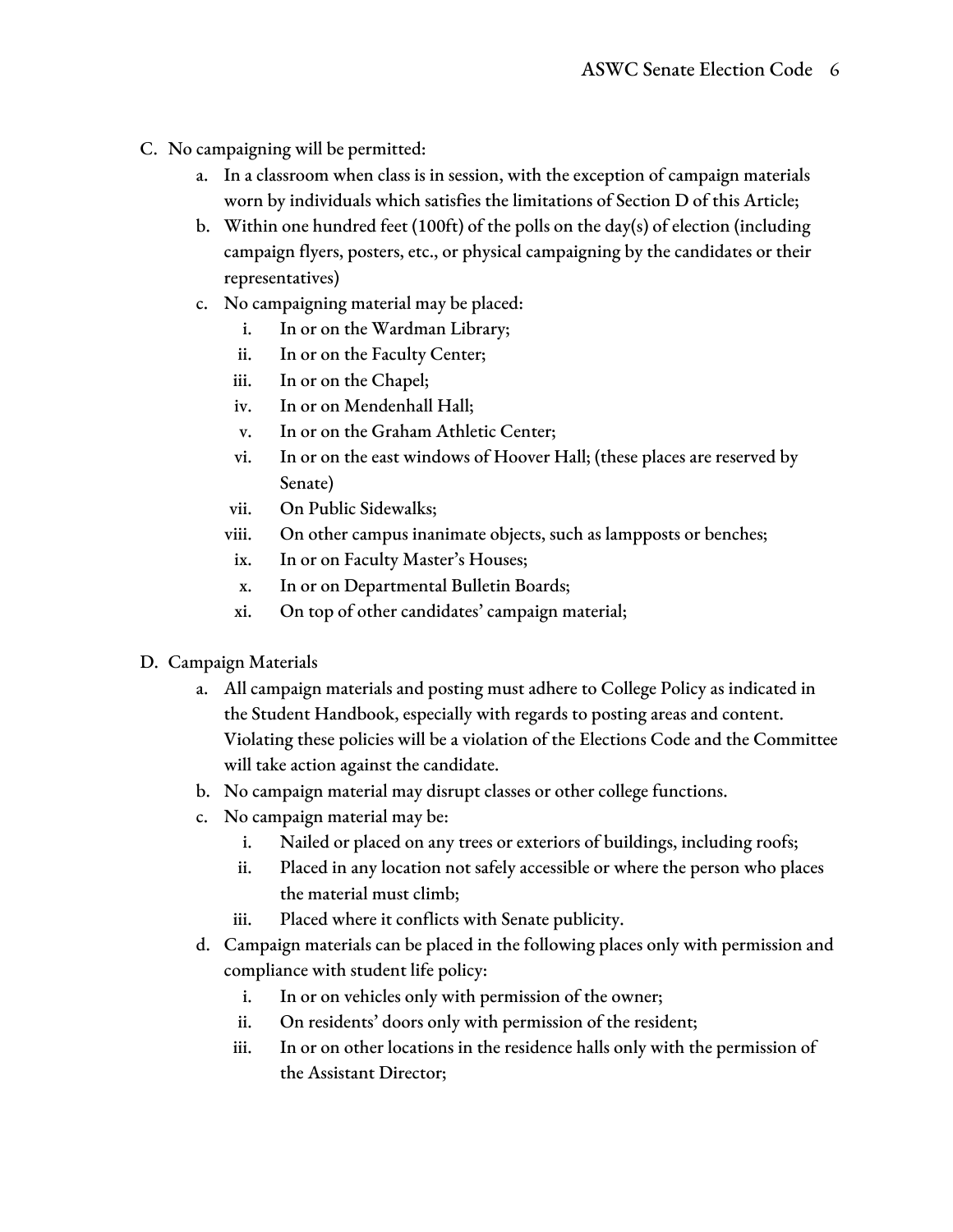- iv. In chalk on certain areas on campus with proper space reservation and approval through the OSE, facilitated by Elections Committee Chair.
- e. Size Limitations
	- i. Each candidate is limited to 2 large posters or banners which are no larger than 2 x 3 feet.
	- ii. Such posters and banners may only be hung on the railings outside of the Campus Inn or on stand-alone sandwich boards (not provided by the Senate or the College) and may not disrupt other organizations or candidates from advertising.
- f. Mailing
	- i. Any on-campus mass mailings, including e-mail, must first be approved by the OSE and must adhere to all relevant College Policies.
	- ii. Any mailed items must be folded and individually addressed;
	- iii. Mail must be placed in mailboxes by the candidate (or the candidate's enlisted helpers);
	- iv. Mail can be placed in boxes only during the times specified by the mail room staff.
- g. Internet Campaigning
	- i. Internet campaigning must abide by all policies mentioned in the Election Code.
- h. Removal
	- i. Committee members may remove and destroy any campaign material in violation of these rules.
- E. Campaign Violations
	- a. A "violation" is any act committed against the policies outlined in the Elections Code, the ASWC Constitution, or the Student Handbook.
	- b. Violations may be reported by any full-time student, faculty or staff member at Whittier College.
	- c. Violations should be reported to the Elections Committee chair, or any other member of the Committee. A report including type of violation, location, and any other pertinent information should be submitted in person or via email.
	- d. Process of hearing reports:
		- i. Chair receives the violations and notifies the Committee and the advisor(s)
		- ii. If it is a first violation, the Chair will issue a warning, with a letter to be sent to the candidate's poet e-mail. For subsequent warnings, the Chair will call a hearing with the Committee, the advisor and the candidate, at the end of which the Committee will render sanctions for the violation(s).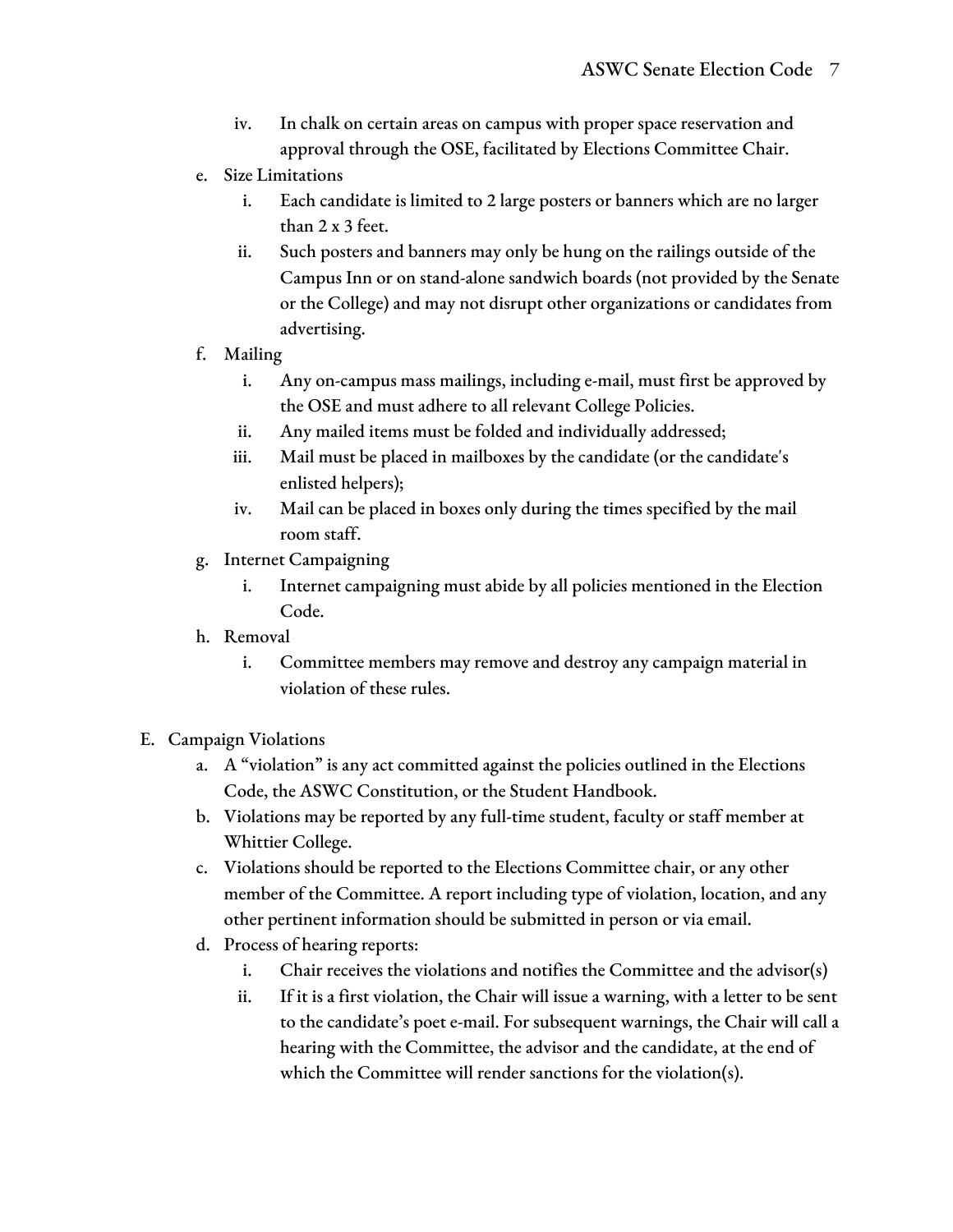# **ARTICLE VII: Penalties**

- A. Penalties for campaign violations may include:
	- a. Disqualification
		- i. Disqualification requires a unanimous vote of the Elections Committee.
		- ii. If the disqualification occurs before the polling begins, the candidates name will be removed from the ballot. As well as the notification of the candidate whilst name is removed. If the disqualification occurs during the polling, a notice will be posted at the polls indicating that the candidate was disqualified and that votes for the candidate will not be valid.
		- iii. In the case of a disqualification, the Committee may decide to invalidate the election. Another election will be held as soon as possible. Only the candidates in the original election will be eligible in the replacement election. Disqualified candidates will not be eligible to run in the replacement election.



#### B. Fines

a. For Level 1-3 Sanctions no fines will be permitted, however if Level 4 Sanctions take place a fine of \$50 dollars will be given and must be billed to the Candidate within 48 hours of sanction. However before the Level 4 Sanction warning will be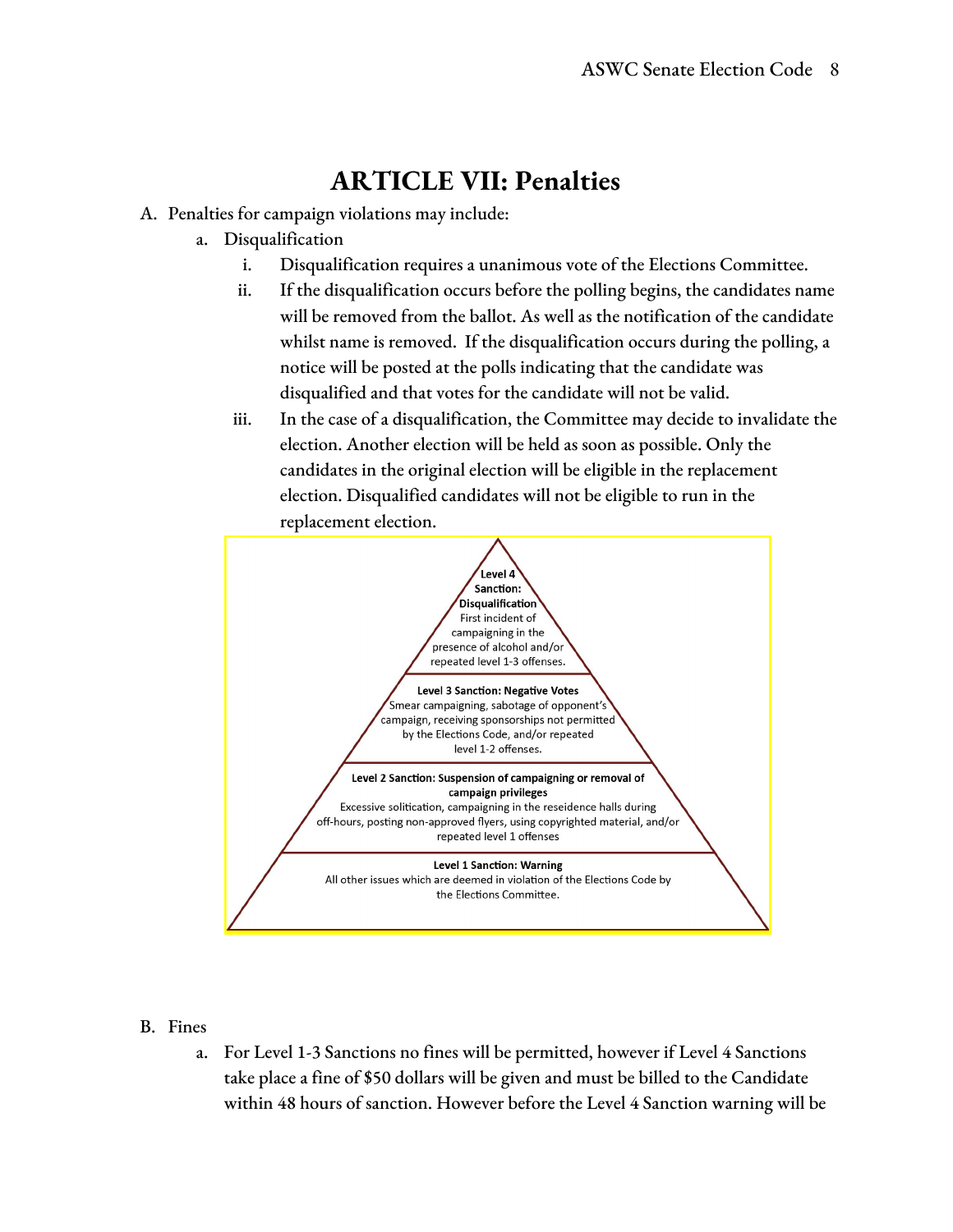given to the candidate at the candidate information meeting before campaigning. The reason for the fine and the amount of the fine will be posted at the polls.

i. Any fines received by the ASWC Senate in regards to elections will be placed in the Elections Account as mentioned in Article 5 Section A.

### **ARTICLE VIII: Write-in Candidates**

- A. Write-in candidates are subject to the same restrictions and penalties as recognized candidates.
- B. Write-in candidates must also complete the required Eligibility Form signed by the Dean of Students prior to the assumption of Office.

### **ARTICLE IX: Polling**

- A. Polling shall take place for one day between 8am 8pm on the selected online platform.
- B. At least one (1) member of Senate is to be present outside the Campus Inn for a minimum of five (5) hours on the given Election Day.
- C. Photographs and statements not to exceed one page for all candidates shall be submitted so as to be displayed on an online voting platform on the day of the election.
- D. Ballots that are for positions that are elected by a specific constituency can only be voted on by members of that constituency (such as First Year Class Council, Off-campus Senator, etc.).
- E. The Committee Chair shall collaborate with the Study Abroad Program to be in communication with those students studying abroad during elections.

# **ARTICLE X: Counting the Votes**

- A. Before the counting begins, the candidates or their representatives will have a last chance to report possible campaign violations. Violations reported after the counting begins will not be considered by the Committee.
- B. Dummied ballots, such as voting for an ineligible candidate in a replacement election, voting for two candidates, not voting for any candidate etc. will be considered an abstention and will be counted toward the total votes cast.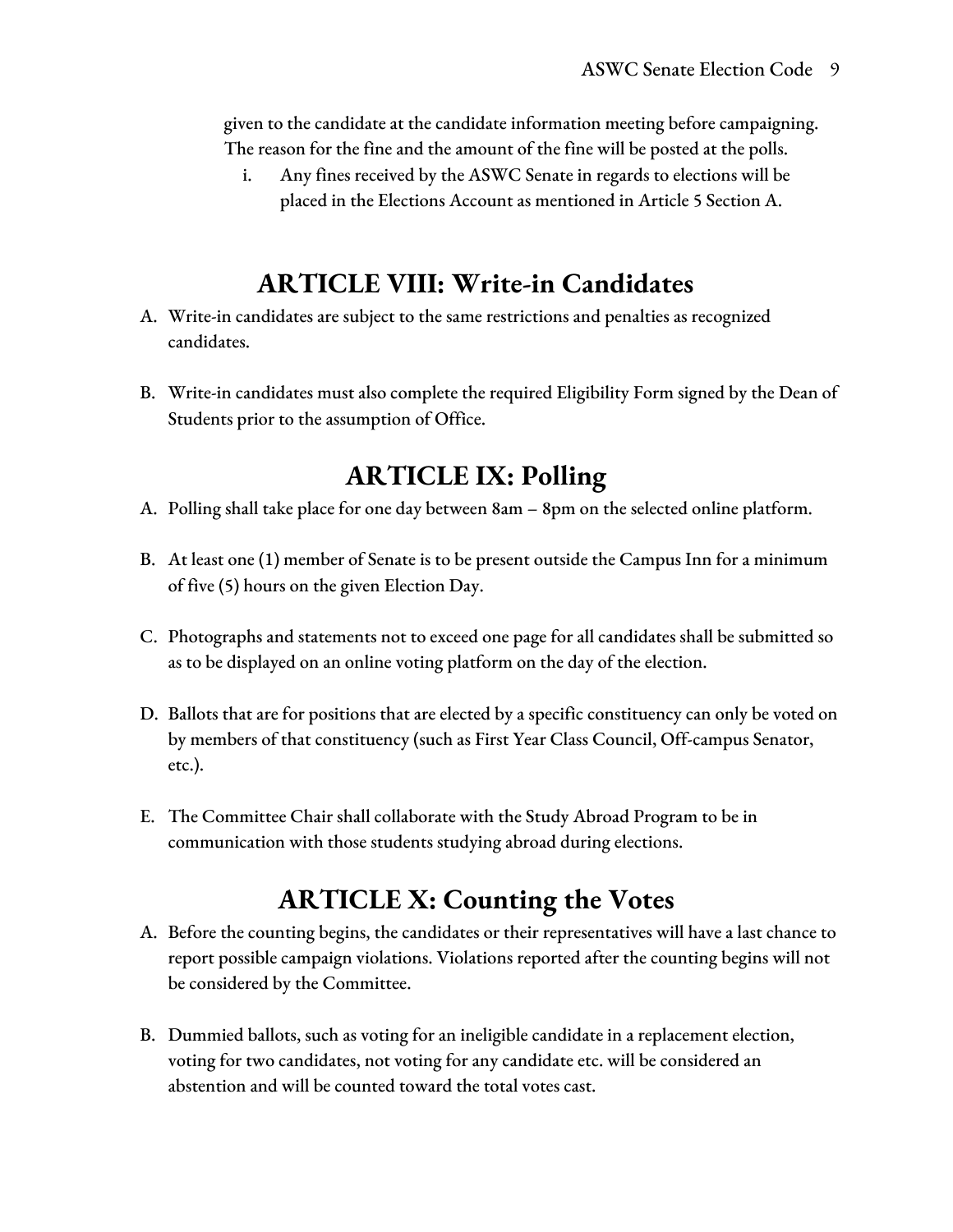- C. The Counting Process
	- a. The Chair of the Committee will view the online ballot as the ASWC Election Administrator in order to observe the outcome of the election, with another designated person of the Senate.
	- b. Calling the Election
		- i. The winner of the election will be the candidate that receives the highest percentage of votes.
		- ii. Stand-alone candidates must receive 50%+1 of the total votes cast.

#### **ARTICLE XI: Run-off Election**

- A. A run-off election will be called if the count is too close to call a clear winner.
- B. Run-off elections may occur when one of the candidates does not receive a majority vote of 50%+1. In such a case, the two candidates with the most votes will be placed on the ballot for a run-off election.
- C. Run-off elections will be held within one week of the initial election. The ballot will contain the words: "Run-Off Election" and adhere to the guidelines stated herein under Article IX, Section E, entitled "The Ballots".

#### **ARTICLE XII: Posting the Results**

- A. Posted results shall consist of the names(s) of the winning candidate(s) only. The total number of votes cast in the election shall be released to the public as well as the percentage number of votes per academic class.
- B. Results shall be posted via the student email, released to the QC and posted outside the Senate Office.

#### **ARTICLE XIII: Recount**

- A. A recount will be held if a petition demanding a recount is signed by at least two percent (2%) of the Student Body, or in the case of a legislative election for an officer elected for a specific constituency, by at least two percent (2%) of the constituency which the officer represents is sent to the Chair of the Committee.
- B. The Committee reserves the right to hold a recount if three-fourths (3/4) of that Committee have reason to question the results.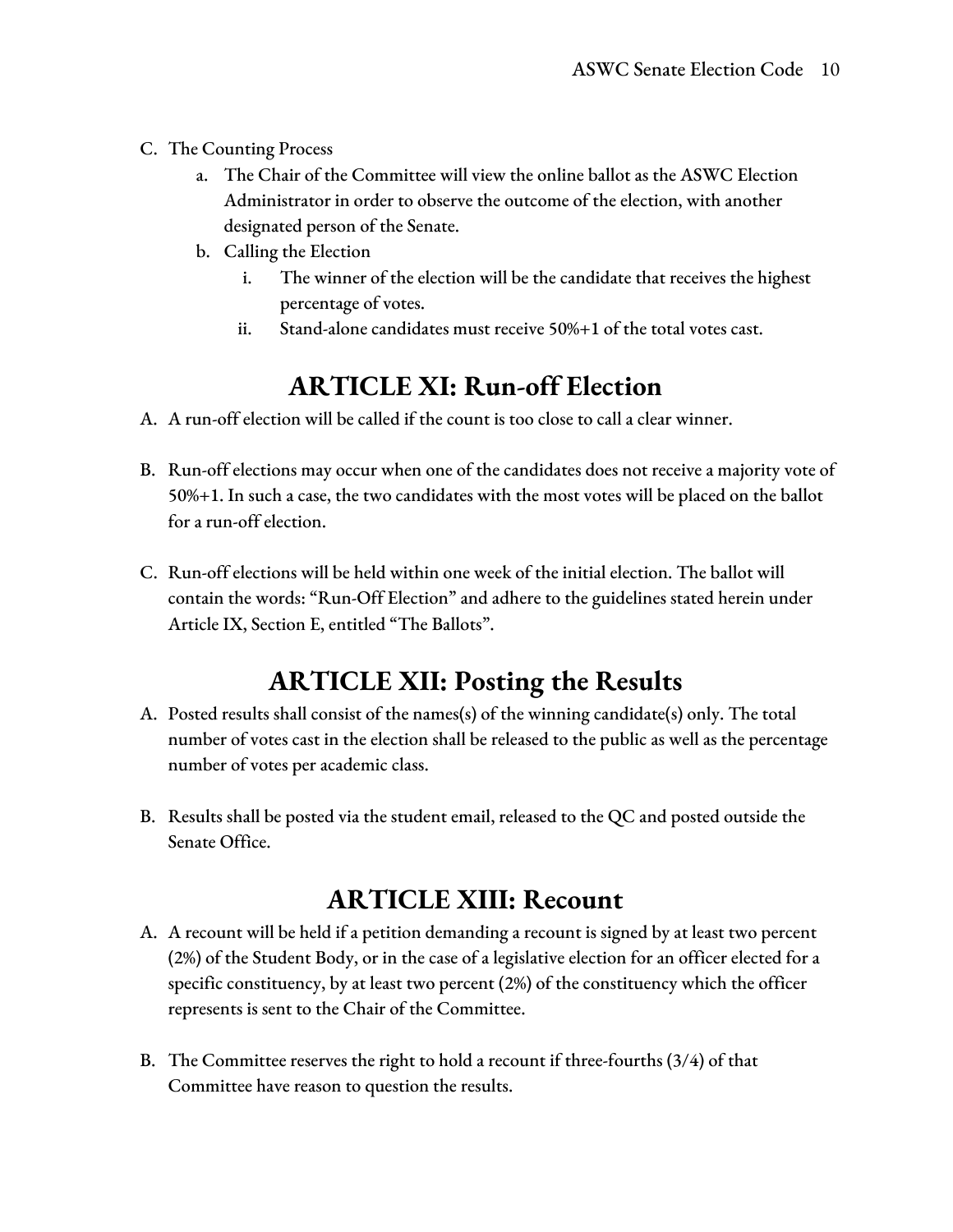- C. The results of the recount shall be final. There can only be one recount.
- D. Records by Method A or B shall be conducted within three days of the election, or the results will become final automatically.
- E. A faculty or staff advisor to the ASWC Senate must be present at the recount.

# **ARTICLE XIV: Recall**

- A. Recall elections will be supervised by the Elections Committee (except in the special case covered in section G).
- B. A recall election may be called by:
	- 1. A majority vote of the voting members present.
	- 2. Through a petition process described in section C.
- C. Petitions and the Petition process
	- 1. The petition must contain on each page a heading which includes the words "Recall Petition," the name of the person whose recall is being sought, and the reasons why the recall is being sought.
	- 2. The petitions are to be submitted to the Dean of Students or their designee who will be responsible for verifying that the conditions of subsection 1 above are met, and for counting the number of full time students who have signed the petition.
	- 3. The Dean of Students or their designee will submit to the President of the Student Body and to the chair of the Elections Committee a notice including a copy of the heading (see subsection 1 of this section) of the petition and the number of full time students who have signed the petition.
	- 4. If the subject of the recall is a Constituency Senator, the Dean of Students or their designee will be responsible for determining that the signatures represent either 15% of the entire student body or 15% of the constituency which the officer subject to recall represents.
	- 5. Under no circumstances will any names of people signing a petition be made known to any member of the student government or its agencies.
- D. Recall elections will be held within two weeks of the call. The ballot will contain the words "Recall Election," the name of the person subject to recall and the two choices: "(name) should remain as (position)," and "(name) should be removed as (position)."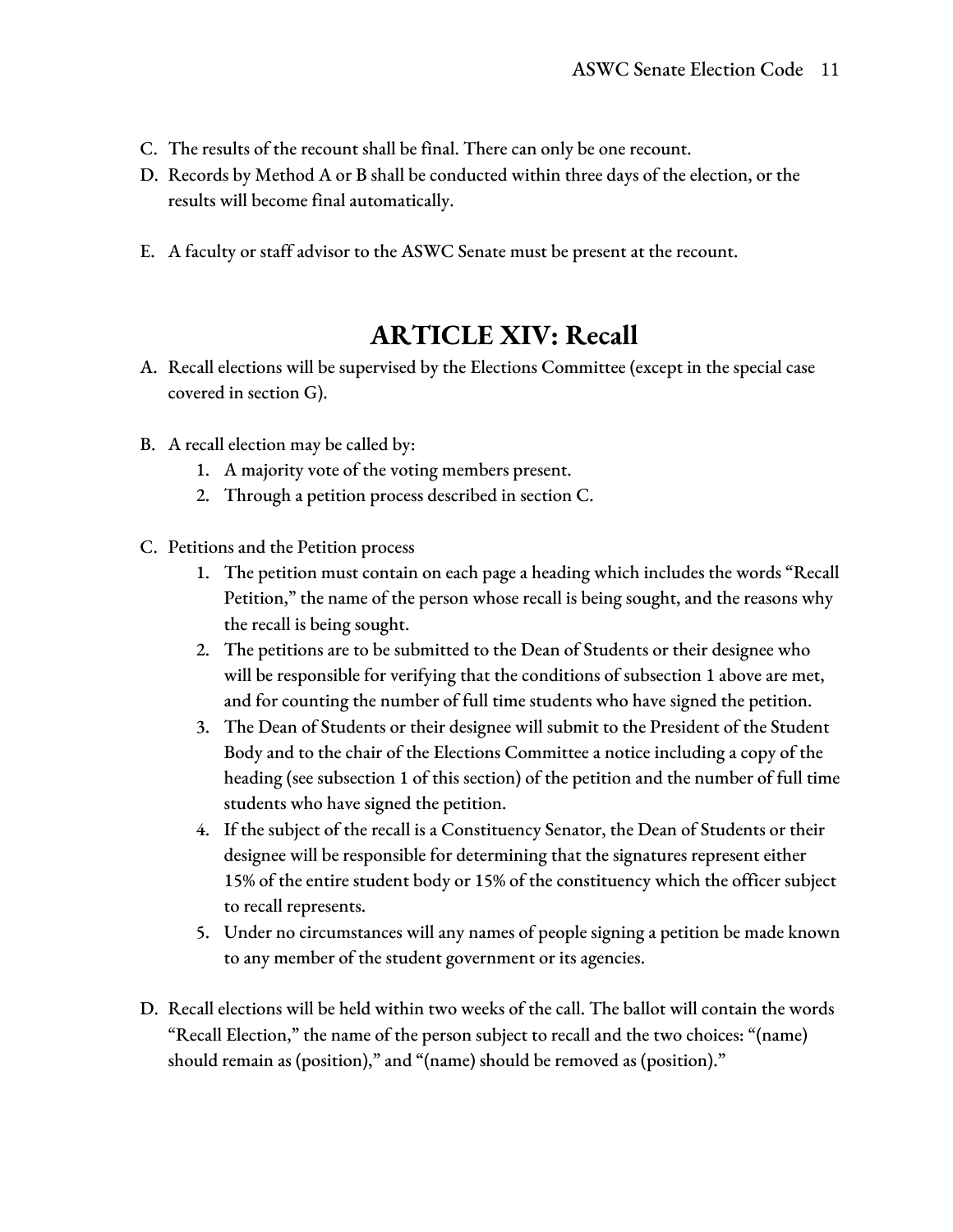- E. Participation of at least thirty percent of the full time registered Whittier College student population is needed to consider the vote of a recall election. If a 2/3 count of the above mentioned minimum thirty percent (30%) of students voting vote in favor of a recall, the subject of the recall will be removed from their position in student government. The position will be filled as stated in Article XI.
- F. All other details of the procedure shall be described in the Election Code.
- G. If it is a member of the Elections Committee who is subject to recall, the process described above will be modified as follows:
	- 1. The notice described in section C, paragraph 3 above will be submitted to the ASWC President and the ASWC Vice President.
	- 2. The President, with the approval of the Legislature, will appoint a Special Elections Committee, which will assume the duties of the (existing) Elections Committee for the purposes of this recall election. The Senate may, at its option, appoint members from the (existing) Election Committee (except the person subject to recall) to the Special Election Committee.
	- 3. The Special Election Committee will have the same authority and be bound by the same rules as the Elections Committee.
	- 4. All election duties not related to this recall will continue to be handled by the (existing) Elections Committee. The subject of the recall process shall not participate in (existing) Elections Committee business while the recall process is in progress.
	- 5. The process will continue as described in paragraphs A through F above with Special Election Committee taking the role of the (existing) Elections Committee for the recall election.

# **ARTICLE XV: Appeal Process**

- 1. There shall be an appeals process established and made known to prospective candidates. Notice of the appeals process is to be added to the "Candidate Packet."
- 2. The Elections Committee establishes a "Candidate Packet" of information that must be completed in order to run in an ASWC election.
- 3. The "Candidate Packet" includes the following;
	- a. Signatures from the student body
	- b. Academic good standing signature
	- c. Disciplinary good standing signature
	- d. Process for Appeals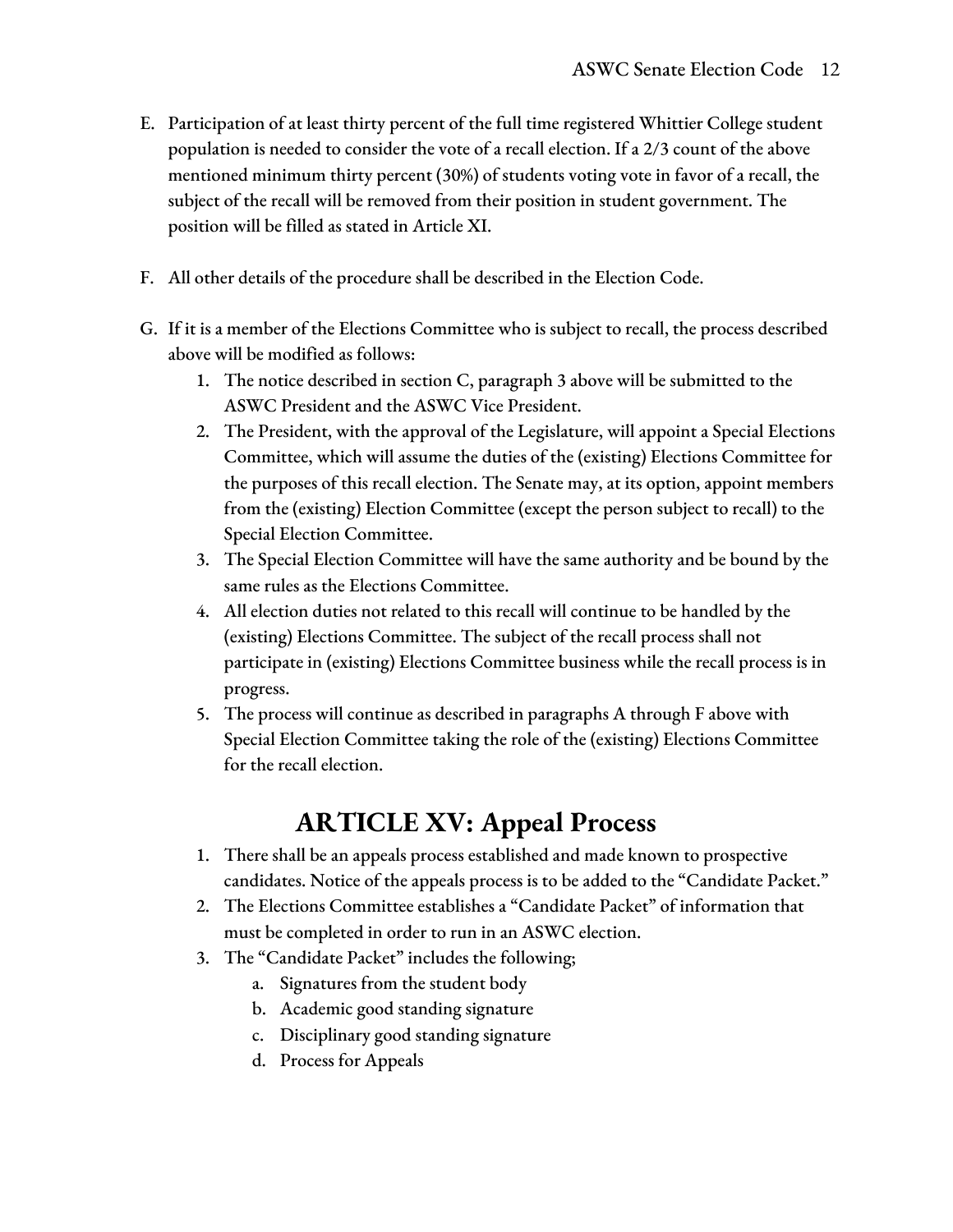- 4. If any piece of information is incomplete at the due date, each candidate with an incomplete packet is told when an appeals board will convene to hear their case, except in cases of academic probation and/or disciplinary good standing.
- 5. The appeals board shall consist of three people:
	- a. The Faculty Advisor or their designee
	- b. The Administrative Advisor or their designee
	- c. The Secretary of the Senate, who serves as the chair of said board, or any other Senator, appointed by the membership, that is not running in the elections
- 6. The following are items that may not be appealed:
	- a. Academic probation
	- b. Disciplinary good standing
- 7. The appeals board shall meet, review, and render a decision within a 4 hour period of receiving that appeal as to give the candidate time to plan their campaign.
- 8. The appeals process is as follows:
	- a. The Secretary briefs members of case(s) brought before them.
	- b. A meeting is called and participants are notified.
	- c. The board reviews the case and calls participants in for questioning.
	- d. The meeting shall be closed to review all information.
	- e. The board renders a decision based on all the information at the time of the review.
	- f. The board notifies the participant in a timely manner.
	- g. The board notifies the Senate at the next Senate session of the board's decision.
- 9. The appeals board shall make a unanimous decision. The appeals board shall give its decision(s) to the Senate about those candidates that are able to run in the election.

### **ARTICLE XVI: Fall Election Positions**

- A. Positions that are up for election in the Fall Semester are as follows;
	- 1. First Year Class Council President;
	- 2. First Year Class Council Vice President;
	- 3. First Year Class Council Treasurer;
	- 4. First Year Class Council Secretary
- B. If the positions listed below resigns before Fall Elections take place, the open position(s) shall be up for election during the Fall Elections;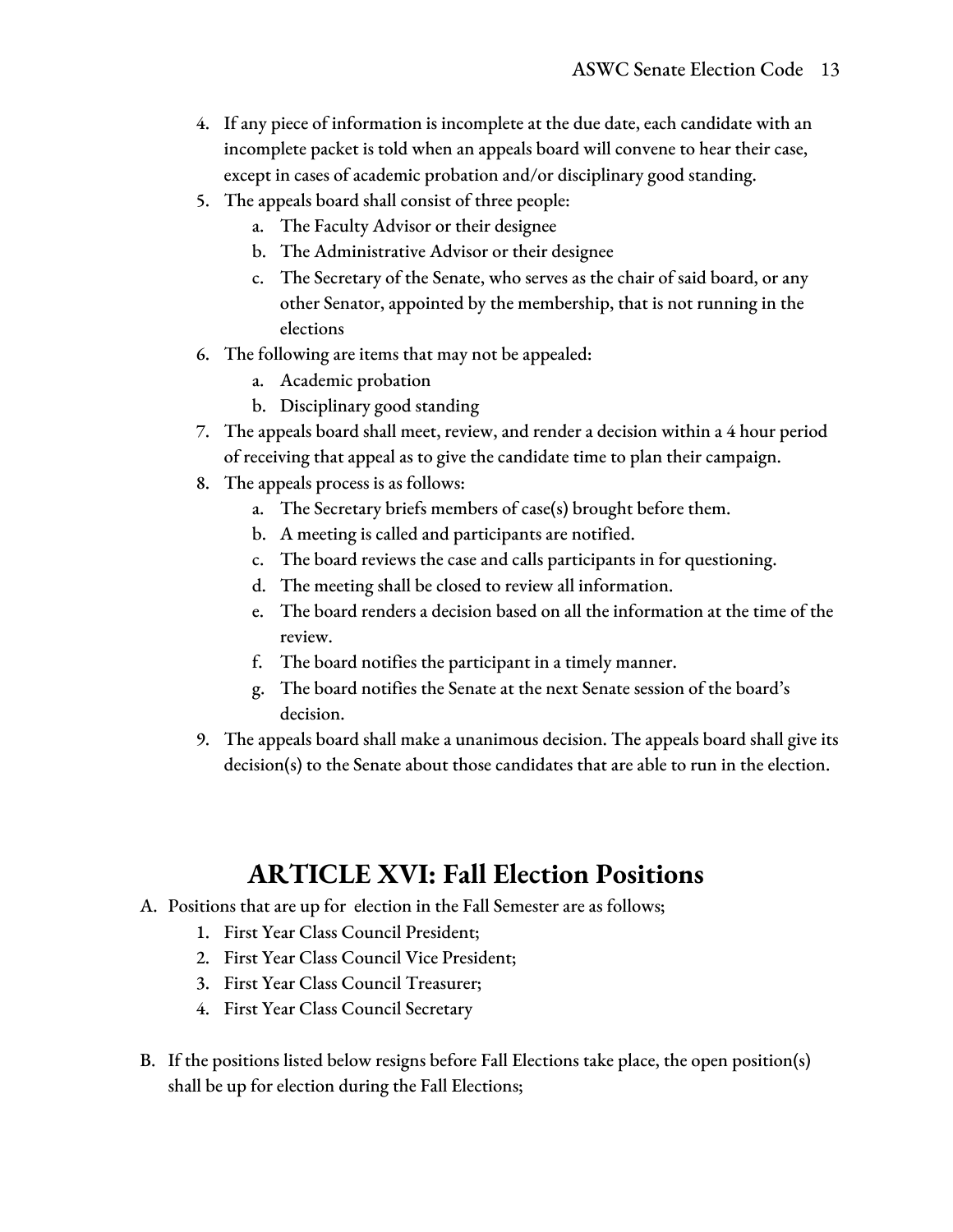- 1. Senator Positions:
	- a. Student Body Representatives (4);
	- b. Non-traditional Student Representative (1);
	- c. Resident Hall Representative (1);
	- d. Commuter Representative (1);
	- e. Academic Affairs Representative (1);
	- f. Environmental Action Advocate Representative (1);
- 2. Officer Positions:
	- a. President;
	- b. Vice President;
	- c. Treasurer;
	- d. Campus Relations Director;
	- e. Secretary

# **ARTICLE XVII: Spring Election Positions**

- A. Positions that are for election in the Spring semester are as follows;
	- 1. Officer Positions:
		- a. President;
		- b. Vice President;
		- c. Treasurer;
		- d. Campus Relations Director;
		- e. Secretary
	- 2. Senator Positions:
		- a. Student Body Representatives (4);
		- b. Non-traditional Student Representative (1);
		- c. Resident Hall Representative (1);
		- d. Commuter Representative (1);
		- e. Academic Affairs Representative (1);
		- f. Environmental Action Advocate Representative (1);

# **ARTICLE XVIII: Special Circumstances**

A. In times of unforeseen and/or uncontrollable circumstances, the ASWC Elections Committee Chair reserves the right to conduct the process of elections in any manner necessary to fulfill their obligation. The new process must be approved by the ASWC Senate Executive Board and the Dean of Students Office.